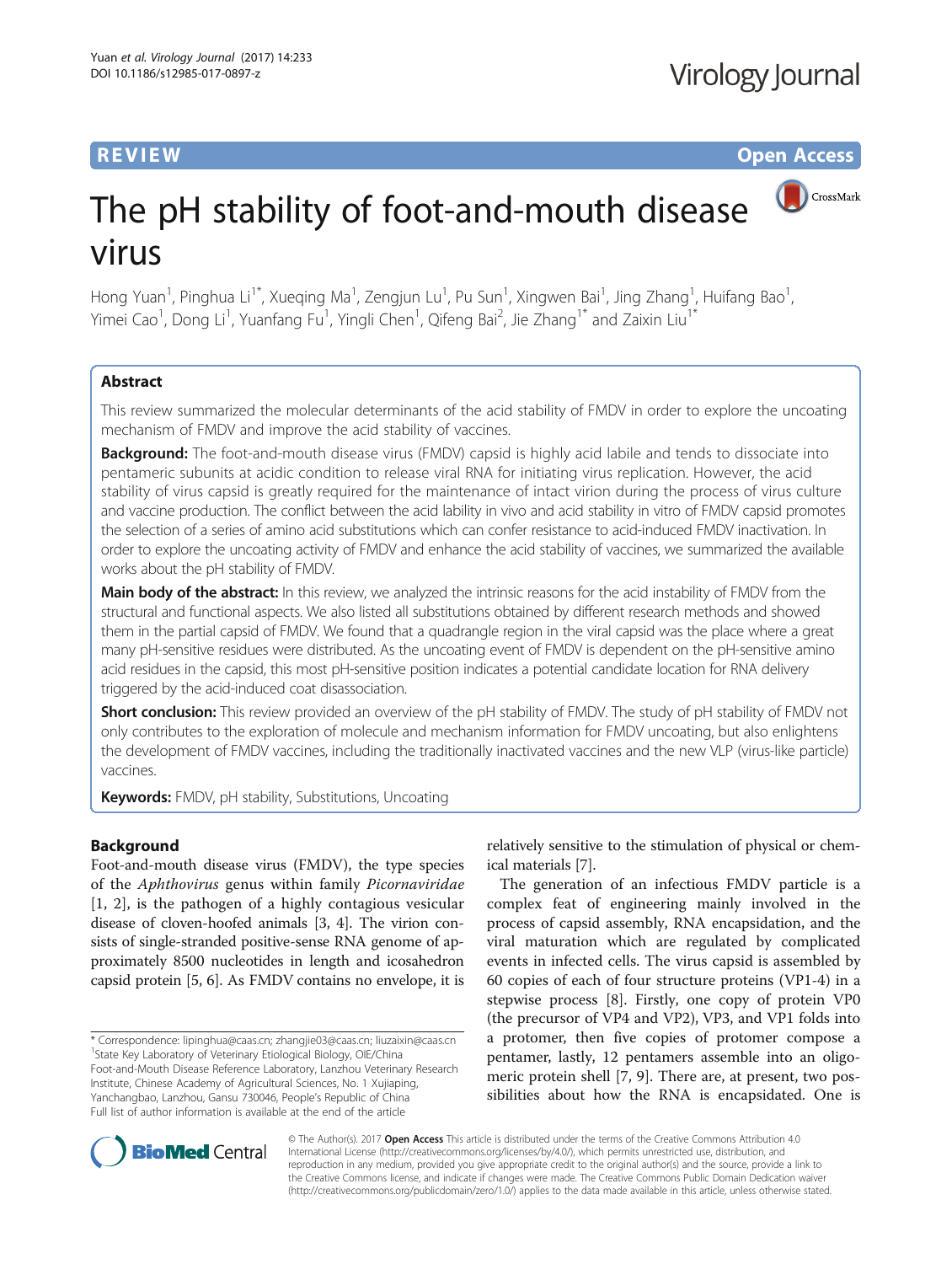that the RNA is packaged into the immature capsid after the arrangement of 12 copies of pentamer into a icosahedral capsid. Alternatively, the other is that the assembly of pentamer and encapsidation of RNA are performed at the same time [\[10\]](#page-8-0). Maybe the interaction mechanism between RNA molecule and viral capsid would help us solve this puzzle. The last key procedure of viral maturation is the proteolysis of VP0, contributing to the generation of mature, metastable, and infectious FMDV [\[11](#page-8-0)]. Compared to the production of FMDV, the breakdown of FMDV in vivo easily happens at pH slightly below neutrality. The current model of dissociation of FMDV supports the assumption that the acidification system in endosome triggers the direct dissociation of FMDV into pentameric subunits, protein VP4, and RNA without intermediate.

FMDV, like other members of the picornaviridae, has a relatively short infectious cycle in cultured cells, including the adsorption, cell entry, uncoating, viral translation, genome transcription and replication, encapsidation, and maturation, in which uncoating, encapsidation, and maturation are not well defined [\[2](#page-8-0)]. The uncoating of FMDV depends on irreversible structural rearrangements triggered by the interaction between the pH-sensitive amino acid residues with other residues in the capsid. Since the high-resolution atomic structure information of FMDV uncoating intermediate has not been determined yet, little is understood about the detailed mechanism for FMDV uncoating. However, the study of the pH stability of FMDV possibly provides clues towards capsid disassembly of FMDV from non-structural perspective. With the increasing works about the pH stability of FMDV available, the exposed features are partly concluded as followings: (i) Several methods are applied to select FMDV variants with different sensitivities in a series of pH buffers. (ii) A single amino acid substitution in the capsid of FMDV can increase acid stability and instability [[12](#page-8-0)–[16\]](#page-8-0). (iii) Amino acid residue in different locations of capsid has different degrees of resistance to acid-induced disassembly [[12, 14, 15\]](#page-8-0). (iv) A great many amino acid residues responsible for the acid sensitivity of FMDV have been discovered, some of which are carried by different serotype FMDVs, for example, VP1 N17D [\[14](#page-8-0), [17, 18\]](#page-8-0). (v) A number of amino acid substitutions closely locate in some regions of the capsid, such as, the N terminal of VP1 protein or close to the pentameric interface [\[16](#page-8-0)].

FMDV, a well-learnt virus about structure and function, is the most acid-instable virus among the picornaviruses. The significances for the research of the acid stability of FMDV include the followings: (i) The study of amino acid residues which determine the acid sensitivity of FMDV capsid could serve as an approach to explore the structural bases for FMDV capsid dissociation, capsid assembly, and RNA encapsidation. (ii) Some

amino acid residues associated with viral resistance to acid inactivation could be introduced into FMDV genome to obtain acid-resistant FMDV mutants, contributing to the improvement of acid stability of inactivated FMD vaccines. (iii) The stability of recombinant empty capsid expressed in acidic insect cells could be enhanced by introducing the acid-stable residues, leading to an increase in the efficacy of empty capsid vaccine preparations. (iv) The acid-stable virus particles, which are also considered as nanoscale material, could not only act as a vector delivering drugs and genes to special position, but also enlighten the design and manufacture of non-viral nanoparticles. (v) The detailed molecular mechanisms of capsid dissociation benefit the design of antiviral drugs which promote the disassembly of virus shell into subunits. Therefore, this review specifically discussed the recent advances and progresses on the pH stability of FMDV, hoping to better understand the uncoating mechanism of FMDV and provide some inspirations for the virologists, structuralists, and biochemists.

# Review

# The intrinsic reasons for the acid instability of FMDV Acid sensitivity in view of FMDV structure

Non-enveloped FMDV is a spherical and smooth virion without the feature of "canyon" or "pit" structure on the coat [[10\]](#page-8-0). Capsid and RNA element are the determinants of acid sensitivity of FMDV, especially the capsid. The pseudo  $T = 3$  icosahedral capsid composed by protein VP1-VP4 can protect RNA from degradation and induce host cell to produce protective immune response. The core structure of protein VP1-VP3 is broadly similar, which contains eight β-barrel folds named alphabetically B to I. Moreover, VP1, VP2, and VP3 are interactively connected by many loops inside or outside capsid, showing that their N-terminus are always located in the inner face and C-terminus are situated in the outer surface [[10, 19\]](#page-8-0). In the case of FMDV, VP1 is smaller than the corresponding protein of other picornaviruses. Part of βbarrel folds of VP1 distributes around the five-fold axes, delimiting the periphery of pore at the five-fold axes of symmetry. The C-terminus of VP1 traverses the external of virion to make the capsid flat. The neighboring Nterminus of VP2 surrounds the three-fold axes of symmetry, forming a tight C structure which may be the calcium-binding site and plays a considerably vital function on keeping capsid stable. Protein VP3 arranged around the three-fold axes is crucial for the capsid stability. Its N-terminus joints together to build a βannulus, generating a channel around the five-fold axes [[10\]](#page-8-0). Protein VP4, a small, highly hydrophobic protein located in the interior of capsid with a myristoylated Nterminal ends, has been supposed to facilitate the formation of the ion channel and membrane permeability of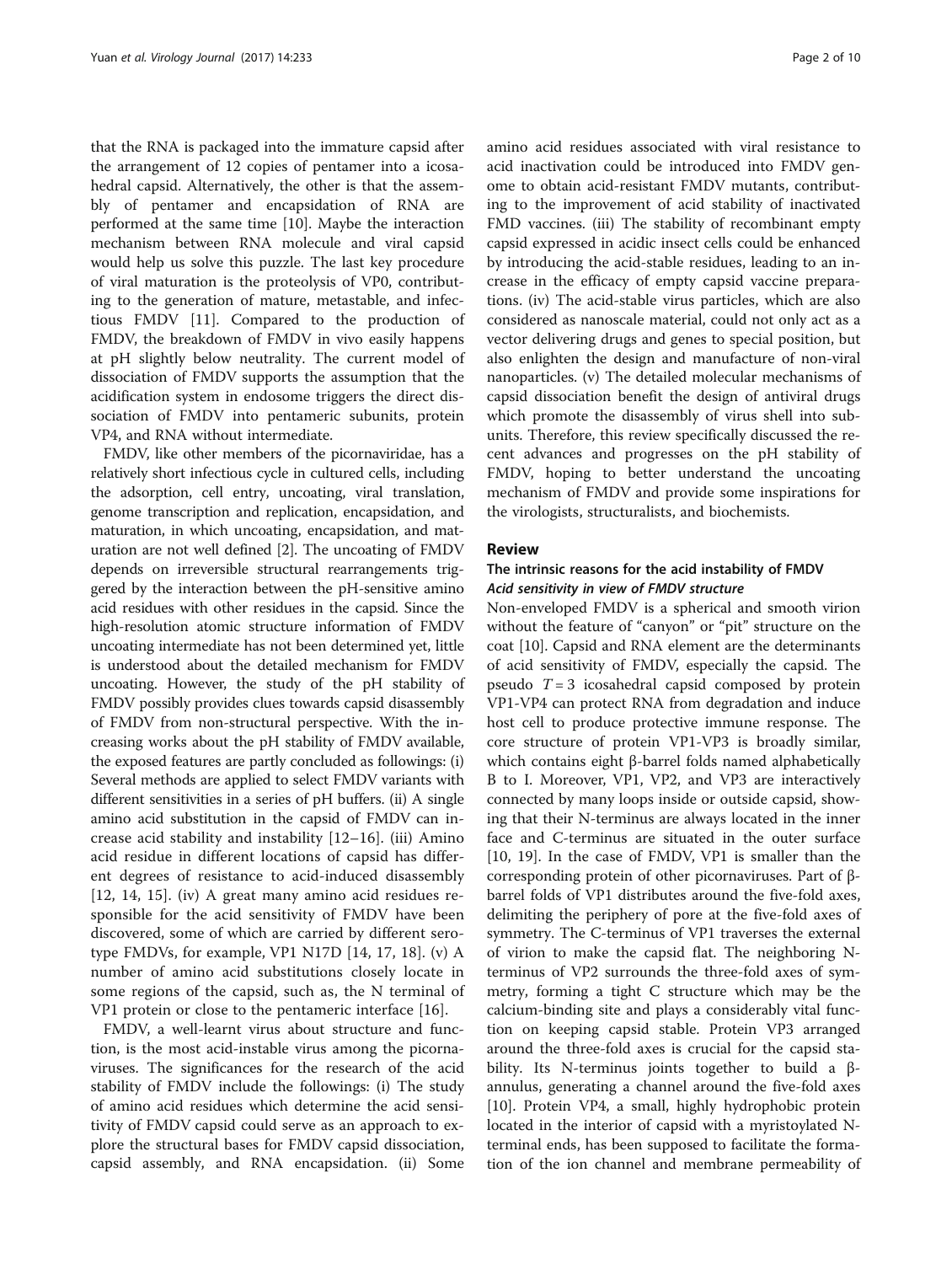endosome. The N terminus of VP4 is close to the fivefold axes and the C-terminus is adjacent to the threefold axes [\[7](#page-8-0), [10\]](#page-8-0). As referred to the RNA molecule of FMDV, it has been investigated that the RNA genome is more than the genetic material of FMDV, but also involved in the destabilization of virus capsids. One research reports that empty capsid is more pH stable than the homologous virus by 0.5 pH [\[20\]](#page-8-0). Some studies also indicate that RNA molecule has the ability to influence the assembly of capsid protein and the capsid protein could assist RNA molecule to fold into a relatively loose and flexible structure [[21, 22\]](#page-8-0).

The assembly and stability of viral capsid depend on establishment of a variety of interactions between the capsid subunits and nucleic acid, including hydrophobic interactions, hydrogen bonds, salt bridges, van der Waals forces, covalent bonds, electrovalent bonds, disulfide bonds [\[23](#page-8-0)–[25\]](#page-8-0). However, those electrostatic interactions are easily affected when the charged status of amino acid residues and RNA are slightly altered along with the changing pH in the environment. One of the key factors regulating capsid stability-instability balance is the interactions nearby the interpentameric interface which is formed by two neighboring protomers and related to the residues in VP2 and VP3 proteins close to the two-fold axis of icosahedron [\[7, 23](#page-8-0), [26, 27](#page-8-0)]. It has been proved that altogether 61 residues in a protomer dispersing at interpentameric interface participate in the direct interpentameric interaction, of which only 42 residues have the ability to form noncovalent interactions. Furthermore, truncation of side chains forming buried salt bridges causes genotypic reversion, and truncation of side chains forming buried hydrogen bonds leads to the largely decrease in viral titer [[24\]](#page-8-0). Some other reports demonstrate that a cluster of histidine residues is another significant inducement of the instability of interpentameric interface for the approximation between the pKa of histidine and the pH value at which FMDV disassembles. Seven histidine residues (H21, H65, H87, and H157 in VP2, and H141, H144, and H191 in VP3) are closely located at interpentameric interface according to the 3D structure of O serotype FMDV. They could establish effective electrostatic interactions with charged residues in adjacent pentamers. However, the amount of positive charges only around residue VP3H141 and VP3H144 is much more than that of negative charges. The enhancement of electrostatic repulsions between these two protonated histidine residues and nearby protonated His, Arg, and Lys residues in acid surroundings would greatly weaken the capsid stability [\[13](#page-8-0), [28](#page-8-0)–[30\]](#page-8-0).

#### FMDV uncoating triggered by acid instability

Virus uncoating is a stepwise procedure spatially and temporally controlled within cells, and two committed

events should be concerned: (i) The conformation alteration and exhibition of internal proteins to the surface; (ii) Avoidance of premature exposure of virus RNA which could be identified by the sensors of intracellular defense system and evasion of uncovered RNA from harmful substances in the endocytic vesicle [[31](#page-8-0)]. Uncoating program is linked to the breakage of interactions between capsid subunits by diverse host factors. Thus, the viruses employ a great many methods to guide the uncoating, for example, the conformational arrangements induced by the cell receptors, the proteases, chemical elements including low endosome pH and oxidoreductases, and mechanical forces offered by molecular motor [[31](#page-8-0)].

FMDV particles display high sensitivity to acidic environment and easily disassemble into pentameric subunits at a pH close to neutrality [\[12](#page-8-0), [14](#page-8-0)–[16, 20, 32\]](#page-8-0). In vivo, capsid disassembly of FMDV is related to the viral uncoating, while the FMDV uncoating is triggered by the acidification in the early endosome of host cell. With the pH in the early endosome continually dropping due to the pumping of  $H<sub>+</sub>$  in the endocytic vesicle, the pH sensors in virus particles are activated and the viral uncoating is triggered [[33](#page-8-0)–[35](#page-8-0)]. The pH sensors detecting subtle variation of pH value are lots of special amino acid residues which change their charged states closely correlative with the pH in the endosome compartment. The pKa of Histidine is 6.4 and the imidazole ring of it could be positively charged in the pH scope of early endosome, all laying the foundation for being an important sensor [\[13, 29, 36](#page-8-0)–[38](#page-8-0)]. Owing to the gradual protonation of a wide variety of pH sensors in the capsid, the electrostatic repulsions between different protein subunits in the capsid surface strengthen and the acid instability of FMDV capsid increase. As a consequence, a few internal proteins and active sites in FMDV are exposed, which facilitate the release of RNA genome into the cytosol [[10, 39](#page-8-0), [40\]](#page-8-0). Even so, in contrast to the uncoating research of other picornaviruses, the uncoating mechanism of FMDV remains poorly understood.

# The conflict between acid instability in vivo and acid stability in vitro of the FMDV capsid

The unique capsid construction of FMDV is a result of progressive evolution for the best survival in nature. In vivo, the FMDV capsid is flexible and metastable for the conformational transformation and function implement [[23\]](#page-8-0). But, in vitro, the intact protein shell has a limited ability to deal with the damage of toxic substances [\[41](#page-8-0)]. In practice, plenty of factors in the production, storage, and application will influence the pH in the medium and vaccine products, resulting in the degradation of integrated virus particles, damage of antigenic structure, and reduction of immunogenicity. From the above, the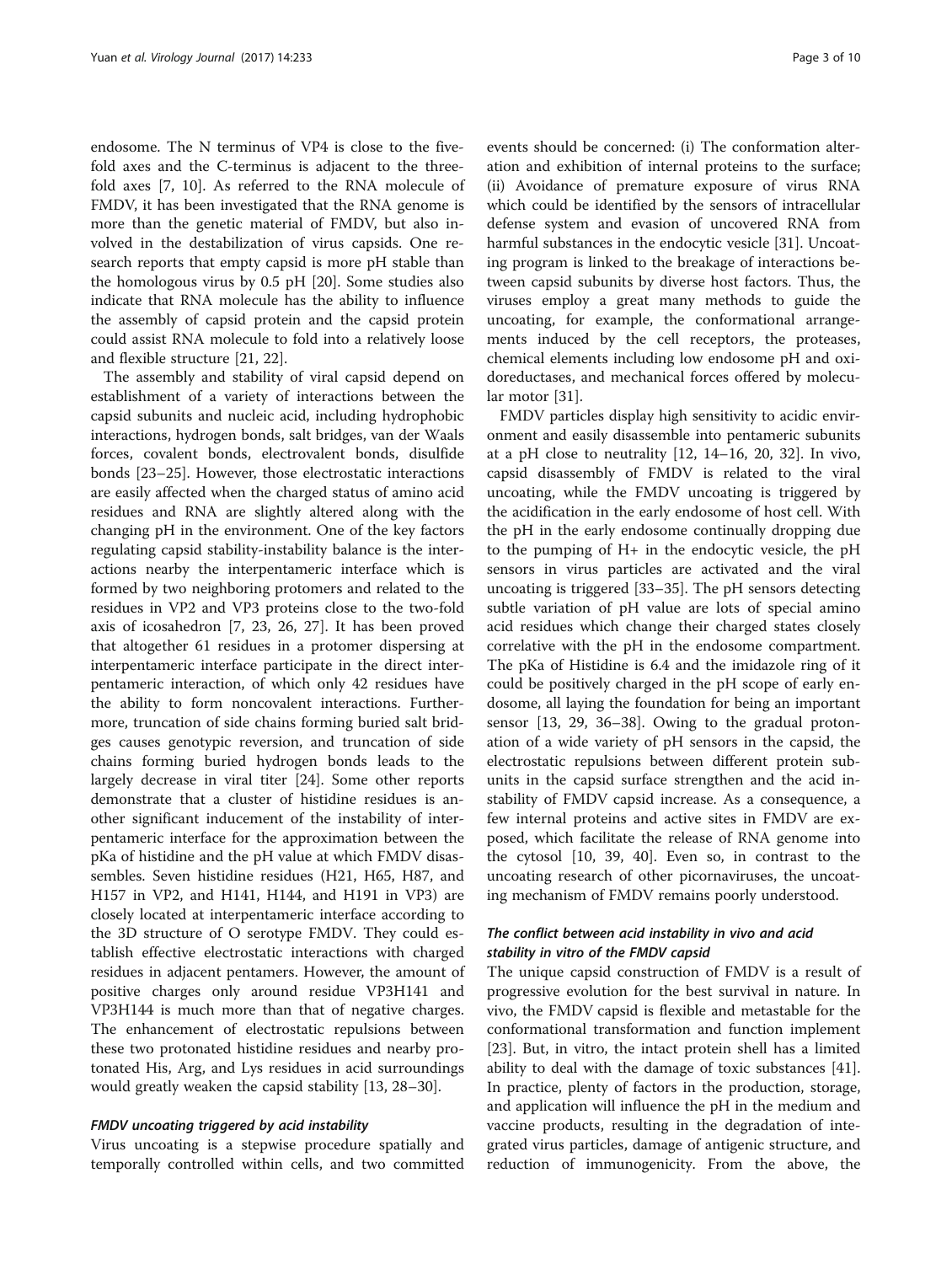capsid of FMDV should hold a delicate balance between acid instability to achieve rapid proliferation in infected cells and the acid stability to resist the aggression in the external environment [[42](#page-8-0)]. This equilibrium is also extraordinarily important for the production of VLPs. One work reporting the introduction of some acid-stable amino acid residues into the empty capsid-like particles suggests that acid-resistant transformation could improve the stability of assembled capsid expressed in inset cells, but the expression yield is seriously suppressed [\[43\]](#page-8-0).

Interestingly, the compensation effects restoring viability are occasionally detected in the researche of acid sensitivity of FMDV [\[12, 14](#page-8-0), [16](#page-8-0), [18](#page-8-0), [44](#page-8-0)]. The FMDV C-S8c1 with substitution VP3 A118V exhibits similar acid stability to the variant containing double mutations VP3 A118V/VP1 N47D, whereas the virus with single mutation displays smaller plaque phenotype and lower titer than the one with double mutations, demonstrating that the substitution VP1 N47D could compensate the negative impact of the substitution VP3 A118V on the virus growth [\[12\]](#page-8-0). Another substitution of VP3 D9V located in the outside surface close to the holes around five-fold axes is observed to accompany the mutation VP1 N17D in the same virus, and is speculated to recover the impaired biological characteristics caused by substitution VP1 N17D [\[14](#page-8-0)]. While the compensatory substitutions arising frequently at interpentameric and/or nearby the interpentameric interface during virus evolution enable the toleration to the deleterious effects on the virus replication, infectivity, and virulence exerted by the mutations which alter capsid stability [\[24](#page-8-0), [45\]](#page-8-0), it may be served as a strategy to alleviate the conflict between the increase of pH stability and the decrease of fitness.

# The methods to study the influence of pH on FMDV stability

# The selection of amino acid residues responsible for the acid stability phenotype of FMDV

Asingle amino acid residue substitution in the capsid of FMDV is found to be sufficient to resist the acid dissociation, but its ability is greatly different according to the FMDV serotype, strain, and position in the capsid. Since the more acid-stable FMDV in nature is not easy to be separated, the isolation of virion with acid stability principally depends on the artificial selection. To date, the popular method used to study acid stability of FMDV is that the mutants with increased acid resistance are isolated by several cycles of acid treatment and serially passages. Then, the complete capsid coding regions of the mutants and the parental virus are sequenced and compared to identify the genotypic changes responsible for the acid sensitivity of FMDV. Finally, the recombinant FMDV containing the amino acid replacement found in the acid-resistant FMDV is rescued by using reverse genetics technology. The judgement on whether the selected amino acid residues are responsible for the acid resistance of FMDV is based on the analysis of remaining infectivity of recombinant virus in PBS solutions of different pHs [[14](#page-8-0), [15](#page-8-0), [18](#page-8-0), [44](#page-8-0)]. However, the increased acid stability tends to restrain the endosome acidification of virus, leading to the reduced fitness of FMDV.

#### The selection of amino acid residues with acid-labile ability

There are some researche on the relationship between the increase in acid resistance and the sensitivity to drugs that change the pH in the endosome. According to those researche, the method of endosome acidification blockage is used to select the FMDV mutants with acid instability [[12, 16](#page-8-0)]. Some drugs, such as weak base NH4Cl, bafilomycin, concanamycin, and monesin, could weaken endosome acidification by preventing vacuolar ATPase or neutralizing endosome pH using protonophore, causing the impairment of membrane fusion or membrane permeability [[46](#page-9-0)–[48](#page-9-0)]. NH<sub>4</sub>Cl availably raising the pH in the endosome is frequently employed to select FMDV with enhanced acid instability. This drug distinctly influences the early steps of FMDV infection without interfering in the binding of FMDV with cell receptors or internalization pathway. The selection process is as follows: FMDV is continuously inoculated in the BHK-21 cells treated by the  $NH<sub>4</sub>Cl$  in advance, then the mutant FMDVs with improved acid sensitivity are obtained and the amino acid residues responsible for the acid lability are discovered [[12, 16](#page-8-0)]. This selection approach is an opposite strategy compared to the first method above. It is reported that the selection frequency of FMDV mutants with acid instability by  $NH<sub>4</sub>Cl$  treatment is  $10^{-1}$ , while the selection frequency of acidresistant FMDV mutants is  $2.9 \times 10^{-5}$ , suggesting that endosome acidification blockage using NH4Cl could largely select amino acid residues increasing the acid lability of FMDV. The higher selection frequency with NH4Cl will be helpful to locate the regions where plenty of acid-labile residues distribute and provide molecular mechanism for uncoating [[12](#page-8-0), [49](#page-9-0)].

### The chemical calculation to study the pH stability of FMDV

Nearly 20 years ago, the pH stability research of FMDV capsid was conducted from the perspective of chemical calculations [[29\]](#page-8-0). The finite difference Poisson-Boltzmann method which is utilized to compute the macromolecular electrostatic free energy is the main principle to calculate the protein pKa and predict the influence of pH on the capsid stability [\[50](#page-9-0)–[54](#page-9-0)]. At first, the titration curves of separate protomer and dimer at different pH values are determined. Secondly, the free energy difference of corresponding values in the two curves is calculated. Eventually, the average charge difference is obtained to confirm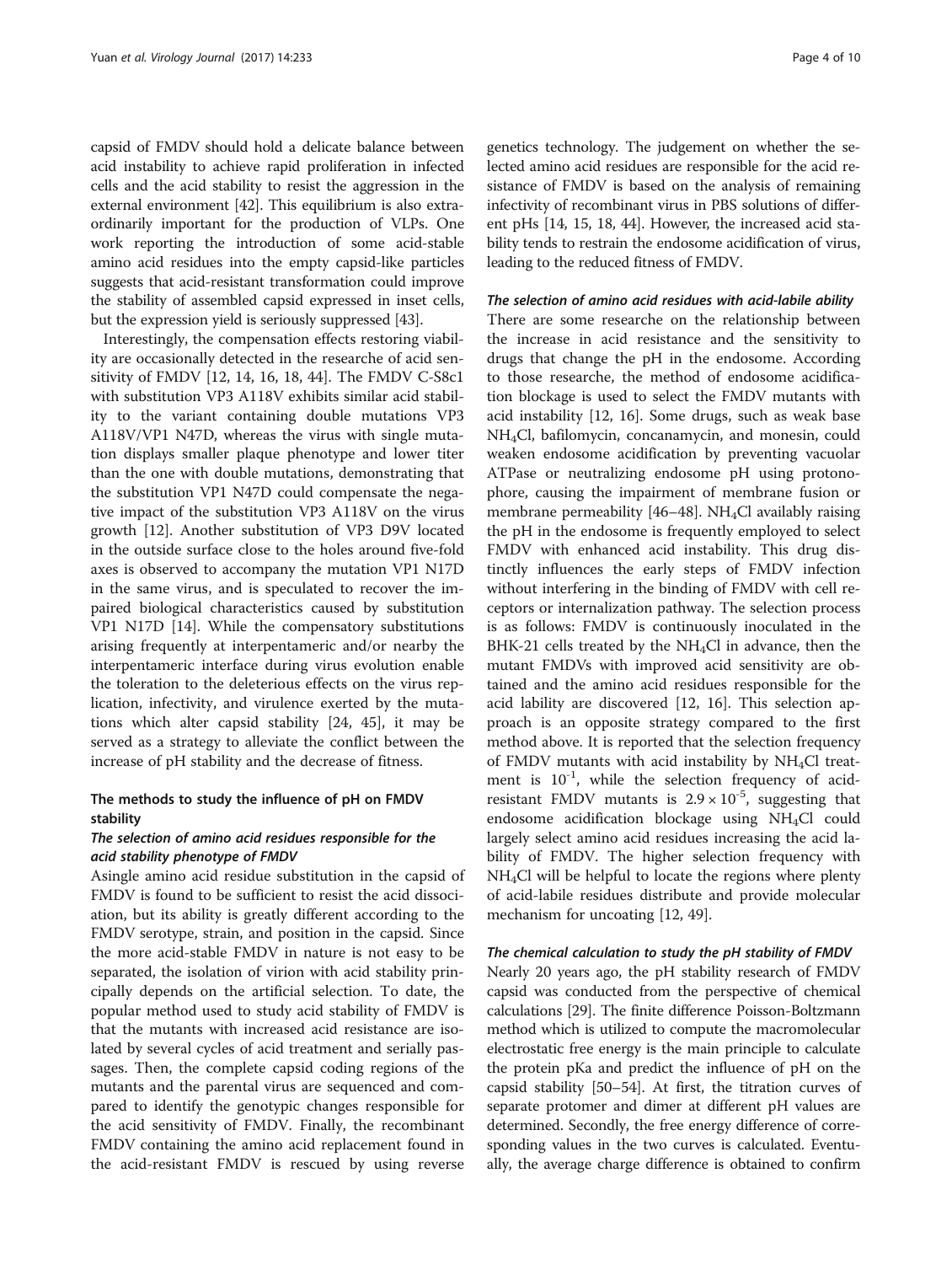<span id="page-4-0"></span>the relative pH stability. In their research, the residues within 15 Å of the interface are showed to determine the pH sensitivity of capsid subunits, particularly the two residues VP3 H142 and VP3 H145. However, this method is simply involved in the influence of the titratable residues on the capsid stability, such as Asp, Glu, and His, and fails to analyze the effect of other residues which could be not titrated [\[29](#page-8-0)].

### The progresses of the pH stability of FMDV

In fact, FMDV populations are made of a swarm of genetic and phenotypic variants, which are termed as quasispecies [[55, 56](#page-9-0)]. The continuous enhancement of acid stability is not the general feature of FMDV quasispecies due to the negative effect of stronger pH stability on biological functions. In recent years, some FMDVs with different acid-resistant phenotypes are isolated by the artificial selection, which facilitates the identification of molecular basis altering the pH stability of FMDV and provides some guide for the design of engineering virus with pH stability (Table 1).

In 1995, the mutant of FMDV A12 with three mutant residues VP1 A3S, VP2 E131K, and VP2 D133S was isolated. It was found that there were phenotype differences between the mutant virus and parental virus, such as the plaque phenotype, viral infectivity titer, end point in mice, diameter and buoyant density in CsCl, as well as

Three years later, the pH-stable curves and chemical calculations were performed for FMDV strains  $O_1BFS$ ,  $A10_{61}$ , and A22 Iraq, indicating that histidine residues VP3 H142 and VP3 H145 greatly influenced the pHdependent capsid stability [[29\]](#page-8-0). In order to test the theory that histidine-α-helix charge-dipole interaction played an important role in the acid-induced dissociation, the residue VP3 H142 was respectively replaced by Arg, Phe, and Asp in the vaccinia virus expression system. The results revealed that the capsid assembly in the Arg mutant was greatly reduced, while the Phe mutant and Asp mutant were more stable than the wild virus under acidic pH [[13](#page-8-0)]. Lately, four substitutions, VP3 H142R, VP3 H142F, VP3 H142A, and VP3 H142D, were also introduced into the full-length cDNA clone of type A FMDV to rescue FMDV mutants, but only mutant virus including substitutionVP3 H142D was recovered and possessed the increased ability to resist the acid inactivation. In addition, the substitution VP3 H142D did not have any significant impact on the antigenicity of mutant virus as compared to the wild-type virus [\[30\]](#page-8-0). Cao et al. reported that the empty capsid-like particles possessing replacements VP3 H140L and VP3 H143L, which were expressed in baculoviruses express system, were more stable at pH blow 7.0 than the wild one [\[43\]](#page-8-0). Another research based on the pKa predictions

Table 1 The reported amino acid substitutions in the coding region of FMDV capsid

| <b>FMDV</b>                          | Amino acid substitutions |                                         |                                                                                      |                                                                                                             | Reference |
|--------------------------------------|--------------------------|-----------------------------------------|--------------------------------------------------------------------------------------|-------------------------------------------------------------------------------------------------------------|-----------|
|                                      | VP4                      | VP <sub>2</sub>                         | VP3                                                                                  | VP1                                                                                                         |           |
| A12, A119                            |                          | E131K <sup>b</sup> , D133S <sup>b</sup> |                                                                                      | $A3S^b$                                                                                                     | $[28]$    |
| $A_{10}61$                           |                          |                                         | H142R <sup>a</sup> , H142F <sup>a</sup> ,<br>H142D <sup>a</sup>                      |                                                                                                             | $[13]$    |
| A IND 40/2000                        |                          |                                         | H142R <sup>b</sup> , H142F <sup>b</sup> ,<br>H142A <sup>b</sup> , H142D <sup>a</sup> |                                                                                                             | $[30]$    |
| Asia1/YS/CHA/05                      |                          | H145Y <sup>a</sup> , G192D <sup>b</sup> | K153E <sup>b</sup>                                                                   | N17D <sup>a</sup>                                                                                           | $[18]$    |
| Asia1/JS/05                          |                          |                                         | H140L <sup>a</sup> , H143L <sup>a</sup>                                              |                                                                                                             | $[43]$    |
| SAT2, SAT3                           |                          |                                         | $H145^b$                                                                             |                                                                                                             | [57]      |
| $O_1$ BFS, A10 $_{61}$ ,<br>A22 Iraq |                          |                                         | H142 <sup>a</sup> , H145 <sup>a</sup>                                                |                                                                                                             | $[29]$    |
| O/YS/CHA/05 9A                       | S73 N <sup>b</sup>       | D86A <sup>b</sup>                       |                                                                                      | N17D <sup>a</sup>                                                                                           | [17]      |
| $C-58c1$                             |                          | $F34L^b$                                | D9Vb                                                                                 | N17D <sup>a</sup>                                                                                           | $[14]$    |
| $C-$ S8c1                            |                          | $H145Y^a$                               |                                                                                      | N17D <sup>a</sup>                                                                                           | $[15]$    |
| $C-$ S8c1                            |                          | D106G <sup>b</sup>                      | A123T <sup>b</sup> , A118V <sup>a</sup>                                              |                                                                                                             | $[12]$    |
| $C-$ S8c1                            |                          | G193C <sup>b</sup>                      | D115E <sup>b</sup> , A116T <sup>a</sup> ,<br>A118V <sup>a</sup> , A116V <sup>a</sup> | V11 <sup>a</sup> , T12A <sup>a</sup> ,<br>$T12P$ ,<br>D17G <sup>b</sup> , Y18H <sup>b</sup> ,<br>$T22$ $Na$ | $[16]$    |
| O1K                                  |                          |                                         | $T156A^a$                                                                            | $T12N^a$ , T2A $^a$                                                                                         | $[16]$    |

<sup>a</sup>The proved amino acid residues with pH stability or lability

<sup>b</sup>The selected ones which are not found to be responsible for acid sensitivity of FMDV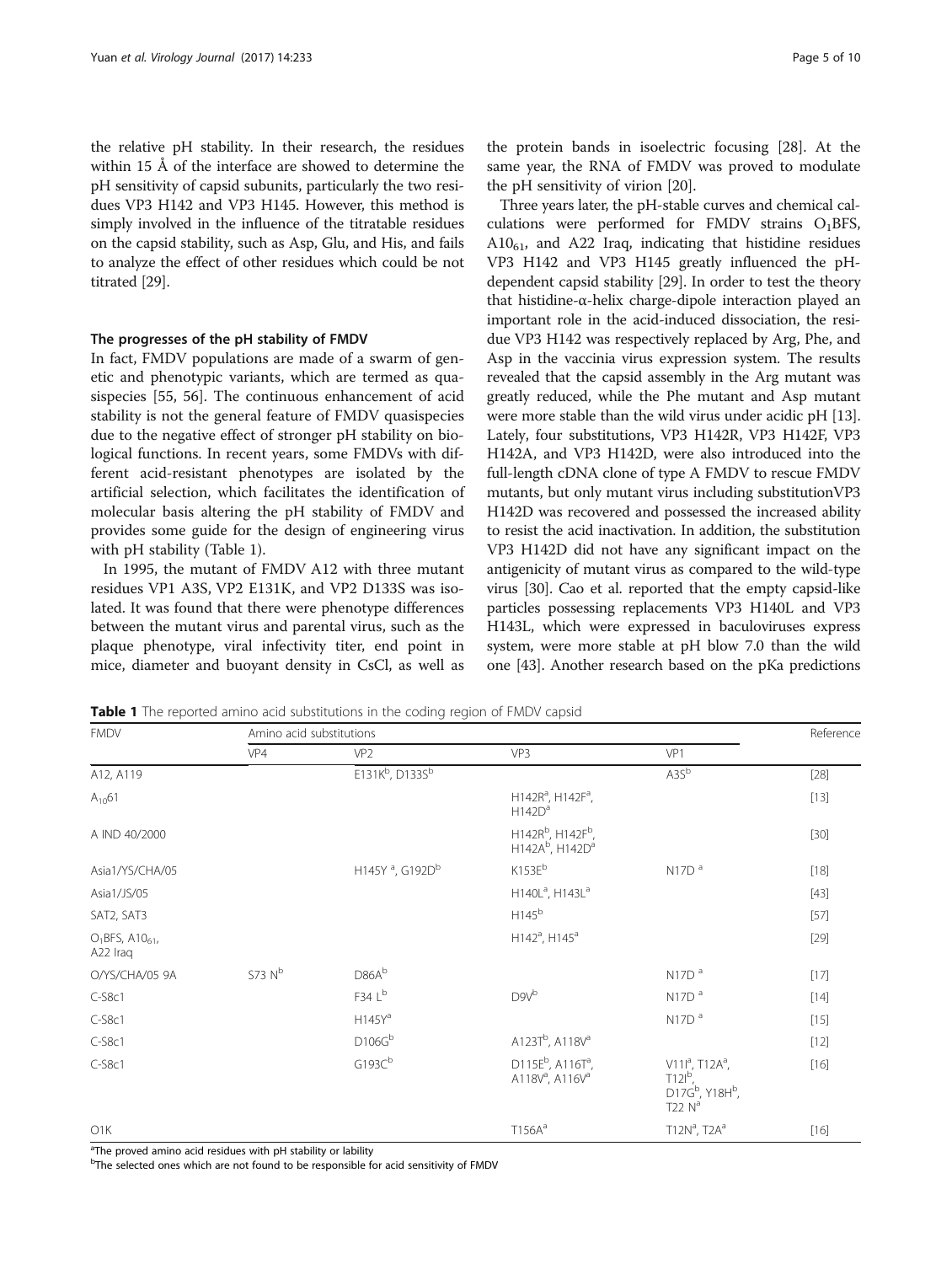indicated that VP3 H145 could alter the pH stability of SAT2 and SAT3 FMDVs because of the establishment of some interactions with other residues on the pentameric interface [[57\]](#page-9-0).

When FMDV C-S8c1 was treated with PBS at pH 6.0 for 30 min, six FMDV mutants with increased acid resistance were acquired. The genetic analysis showed that those variants all carried substitution VP1 N17D, but only some variants contained replacements VP3 D9V and VP2 F34 L. The rescued FMDV possessing substitution VP1 N17D could really resist the acid dissociation through a series of verifications [[14\]](#page-8-0). As this work continued, another mutant FMDV bearing double substitutions VP2 H145Y and VP1 N17D was isolated. It had higher acid resistance and was known as the most acid stable FMDV with the  $pH_{50}$  value (a pH value causes a loss of 50% of infectivity) of 5.4 [[15\]](#page-8-0). In addition, the presence of replacements VP2 H145Y and VP1 N17D did not compromise the immunological potential, including the ability to elicit neutralizing antibodies [\[58](#page-9-0)]. Later, type O FMDV mutants with acid stability were selected by acid treatment. This virus contained substitutions VP1 N17D, VP2 D86A, and VP4 S73 N. But only the replacement VP1N17D was actually the molecular determinant for the increased acid stability phenotype [[44](#page-8-0)]. Acid-stable Asia1 FMDV mutants containing mutationsVP1N17D, VP2 H145Y, VP2 G192D, and VP3 K153E, were selected too. However, only the replacement VP1N17D or VP2 H145Y could confer acid-resistant ability to FMDV, respectively [[18](#page-8-0)].

In 2010, inhibition of endosomal acidification by NH4Cl or concanamycin A was used to isolate acidlabile FMDV mutants. Capsid sequencing of those mutants showed that the substitutions VP3 A123T, VP3 A118V, and VP2 D106G were carried by three C-S8c1 mutants which displayed acid lability. Only the substitution VP3 A118V was revealed to not only sufficiently resist NH4Cl and concanamycin A treatment, but also enhance sensitivity of FMDV to acid-induced infection inactivation [\[12\]](#page-8-0). Five years later, many amino acid residues substitutions increasing acid sensitivity of FMDV were selected through three experiences in a study. One was that vesicular fluid collected from a pig infected with FMDV C-S8c1 was added to BHK-21 cells treated with NH<sub>4</sub>Cl, which resulted in the isolation of replacement VP3A116V. The second assay was that several passages of different C-S8c1 variants in the presence of NH4Cl generated abundant amino acid replacements, for instance, VP2 G193C, VP3 D115E, VP3 A116T, VP3 A118V, VP1 V11I, VP1 T12A, VP1 T12I, VP1 D17G, VP2 Y18H, and VP1 T22 N. The last test related to that the isolated O1K FMDV mutants by  $NH<sub>4</sub>Cl$  treatment carried mutations VP3 T156A, VP1 T12 N, and VP1 T2A. The careful analysis of those substitutions indicated that two different regions of FMDV capsid, the N-terminus of VP1 or close to the pentameric interface, contributed to modulate viral particle stability [[16](#page-8-0)].

It was reported that the acid stability of FMDV was connected with cellular Rab GTPases which controlled traffic between different endosome populations. The acid-resistant FMDV mutant was less sensitive to the inhibition of Rab5, but more sensitive to the inhibition of Rab7 or Rab11 [\[40](#page-8-0)]. Therefore, other FMDV variations with different pH sensitivity could be possibly selected by the treatment of cellular Rab GTPases, such as Rab5, Rab7, and Rab11.

In summary, with the constant increase of pH stability research of FMDV, more and more amino acid residues substitutions which confer to increase the acid stability or instability of FMDV are being gradually found. Residues VP3 H142 and VP3 H145, which are conserved in FMDVs and situated at interpentameric interface, have been frequently studied for a long time. They are always recognized as the hugely instable factors of FMDV capsid at acidic pH values [[13](#page-8-0), [29](#page-8-0), [30](#page-8-0), [57](#page-9-0)]. Amino acid residue VP1 N17 locates at the internal region of capsid close to the interpentameric interfaces. The nearly isosteric and electronegative substitution VP1 N17D involves the conversion from nonpolar amino acid to negatively charged residue and occurs in the type C, Asia1, and O FMDV mutants with increased acid stability. Although this substitution leads to the disappearance of a hydrogen bond formed by the VP1 N17and VP4 G78 in the same protomer, it really could improve the acidic stability and thermal stability of FMDV [\[14, 18](#page-8-0), [44](#page-8-0)]. VP2H145 is mapped to the internal region of the capsid at the intraprotomeric interface and has been proposed to participate in the cleavage of VP0 in poliovirus. The substitution VP2H145Y enables type Asia1 and C FMDVs resistance against the acid-induced inactivation [[15](#page-8-0), [18](#page-8-0)]. The mutation VP3 A118V, which is located close to the residue VP3 H142 and VP3 H145, could regulate the FMDV growth in the BHK-21 cells in the presence of NH4Cl. This substitution introducing a bulkier side chain may produce strong electrostatic repulsions with neighboring histidine residues, leading to elevated tendency to disassemble [[12](#page-8-0), [16\]](#page-8-0).

#### The hypothetical mechanism for FMDV uncoating

To date, the fine structure of the "A-particle" that is formed on the process of viral uncoating has been available for enterovirus 71(EV71), poliovirus (PV), human rhinovirus 2 (HRV2), coxsackievirus A 16 (CAV16), human Cardiovirus Saffold Virus 3 (SAFV-3), and equine rhinitis A virus (ERAV), providing us some enlightenment for the study of FMDV uncoating [\[59](#page-9-0)–[66](#page-9-0)]. As for the Enterovirus uncoating, the pores around two-fold axes caused by the secondary conformation rearrangement of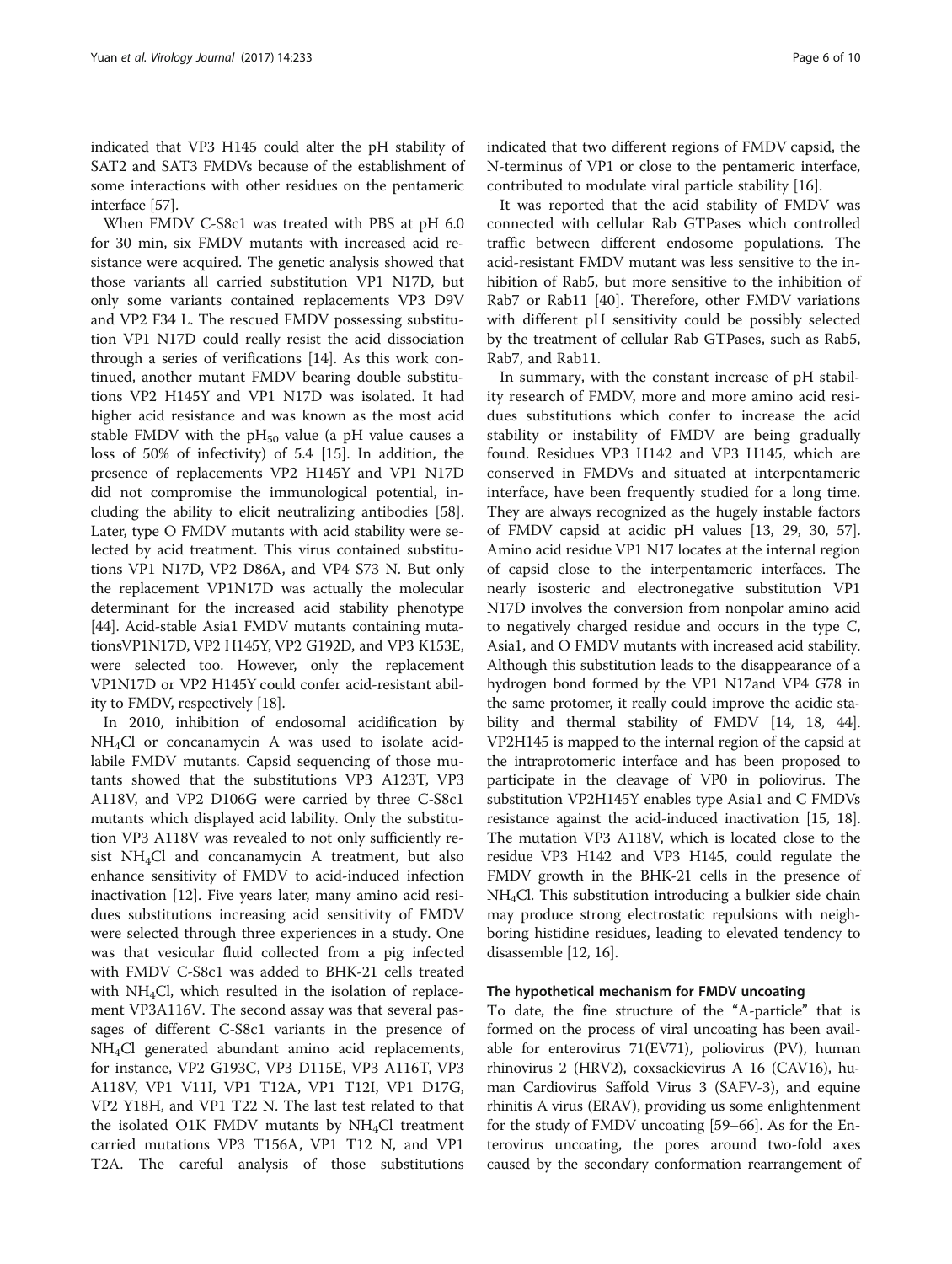virus capsid severed as the channel for the release of genomic RNA [[59, 60, 62, 63](#page-9-0)]. The insights into HRV2 endstage uncoating by the X-ray structure showed that reorganization in the interprotomeric interfaces resulted in the formation of the biggest pores at the two-fold axes which were strongly suggested as routes for the externalization of VP1 N-terminus and the extrusion of the RNA molecule [[66](#page-9-0), [67\]](#page-9-0). Similarly, the pores at icosahedral two-fold axes were hypothesized to be channels for the egress of the CAV16 internal proteins and RNA [[65](#page-9-0)]. However, the expanded A particle of SAFV-3 contained pores between the three-fold and five-fold axes that allowed the externalization of VP1 N-termini and of VP4 subunits [[68](#page-9-0)]. The structure of a massively expanded ERAV particle losing the RNA genome and VP4 protein illustrated that the enough large pores on the three-fold axes may be a possible route to allow RNA egress rather than the small holes near the base of a surface depression or a somewhat larger hole at the two-fold axes [\[69, 70](#page-9-0)]. To sum up, the several known uncoating events of picornavirus initiate at different positions including the twofold axes, three-fold axes and the position between the three-fold and five-fold axes, but similarly involve the uncoating intermediate, VP1 N-terminus, protein VP4, and the RNA genome.

For FMDV, its uncoating event remains still elusive. The analogous uncoating intermediate product has not been discovered in FMDV, and the priority of genome release and capsid dissociation is not sure as well. Moreover, during the uncoating event, we still have no information on whether the protein VP1, especially the N-terminal residues, isrelated to the conformation rearrangement of the capsid and involve the expelling of FMDV genome. One more attractive question required to be addressed is which site in the capsid is chosen by FMDV for externalization of the viral peptides and viral genome: five-fold axes, two-fold axes, or the three-fold axes? Previous studies on capsid dissociation of FMDV and release of viral genome focused on the regulation of a cluster of histidine amino acid residues lining the pentameric interface. However, recent studies about mutant FMDVs with different levels of acid resistance indicate that many other amino acid residues in the capsid mediate the acid-induced disassembly of FMDV. In this review, we summarize those special residues in Table [1](#page-4-0) and display them in the model of different serotype FMDVs. Remarkably, Fig. [1](#page-7-0) clearly shows that most of residues listed in the table, particularly those residues which have been identified to be truly responsible for the FMDV dissociation at acid conditions, are mapped in a quadrangle region which involves the three-fold axes, two-fold axes, interprotomer interface, and interpentamer interface. As it is well known that those axes and interfaces play a crucial role in controlling the capsid stability and uncoating event in picornaviruses, the quadrangle region possibly contains the initiation site for FMDV uncoating or at least includes some key amino acid residues which initiate the FMDV uncoating activity.

In FMDV-infected cells, acidification in the endosomes firstly sensed by pH sensors in the FMDV capsid controls the switches of capsid from metastable state to the precise structure rearrangement for initiating the RNA translocation. So, the distribution of those pH sensors could not only imply the location where the FMDV uncoating most possibly initiates, but also provide molecular and mechanistic insights into FMDV genome uncoating. In this review, we conclude that the pH sensors are found to be closely arranged in one region of the capsid. In addition, the evolved interactions which weave the four capsid proteins together are intrinsically weak enough in order to release the genome. In those contexts, even the minor change of the environmental pH gives rise to strong electrical repulsions between the pH sensors in the quadrangle region and their surrounding residues, finally breaking the fragile interactions and facilitating the instantaneous burst of FMDV capsid. Therefore, the uncoating activity of FMDV, in fact, is a dramatic and irreversible conformational change of capsid, which is in line with our common understanding that FMDV is the most pH-unstable picornavirus and uncoating intermediates remain undiscovered.

# Conclusion

In recent years, physics and chemistry are more often recognized as important tools to qualitatively and quantitatively investigate viruses, which boost the research about the effect of pH on the FMDV stability. The delicate capsid structure of FMDV determines the acid lability of virion in favor of the efficient uncoating of FMDV. But the acid stability is also required to keep FMDV integral in vitro. In order to ease this contradiction, a great quantity of FMDV mutants with different pH stability has been isolated by various methods without serious impact on the infection. The FMDV mutants are found to contain many amino acid residue replacements which are partly confirmed to be responsible for the pH-sensitive phonotypes of virus particles. Those substitutions not only provide molecular basis for the uncoating of FMDV which is all not fully understood now, but also could be applied to the medicine and industry for the improvement of FMDV vaccines, antiviral drugs, and nanoscale materials.

In this review, we have compiled the collection of a number of amino acid residues which are susceptible to change their protonation states below pH 7.0 shedding light on the possible positions for the FMDV genome release from the endosome in a view of non-structural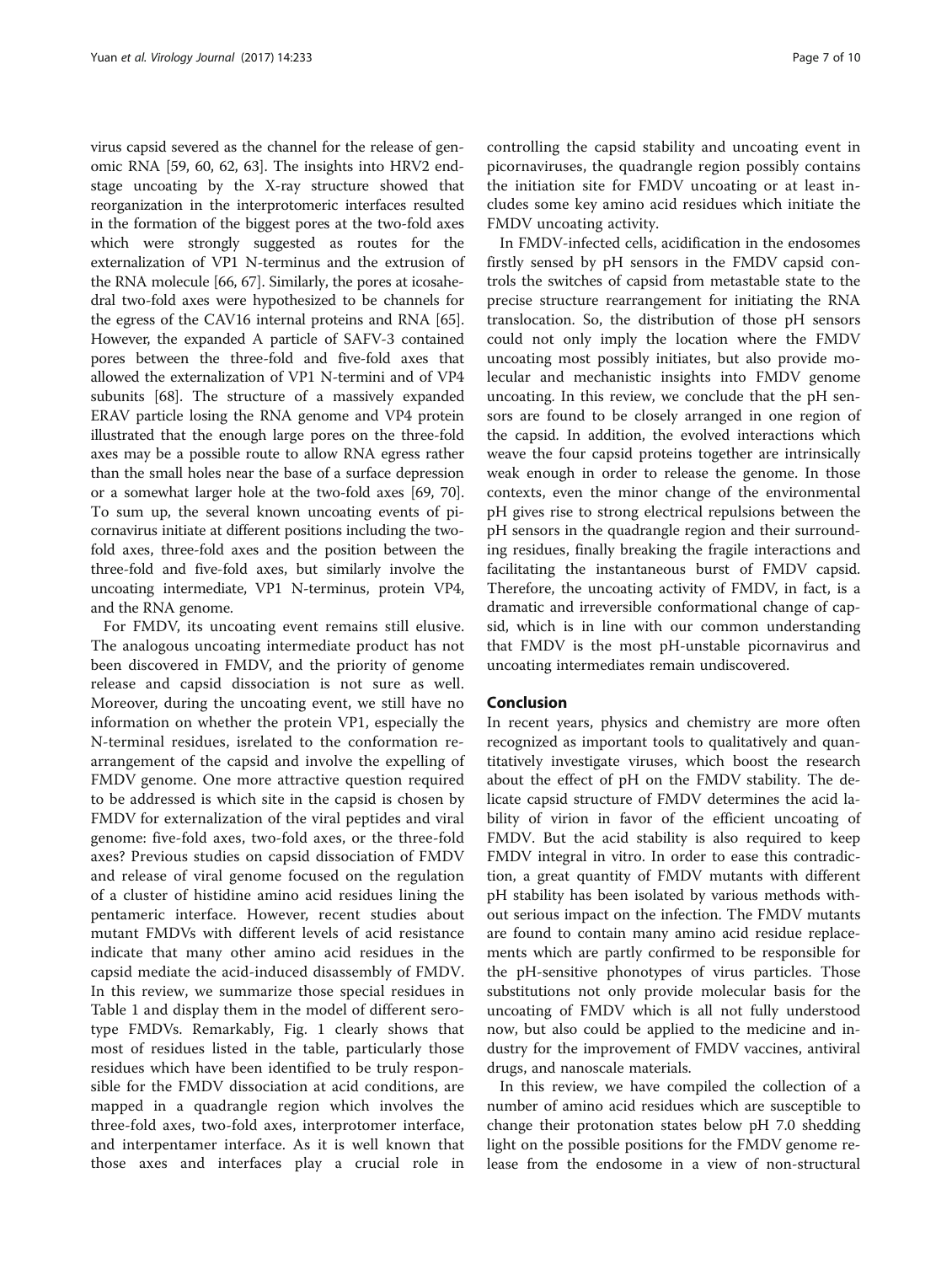

<span id="page-7-0"></span>

study. Here, we propose that the FMDV RNA delivery possibly initiates or involves a quadrangle region in the capsid. In the future, once the high resolution crystal structures of different FMDV uncoating intermediates have been achieved, the pH-triggered structural alterations and specific interactions changes involved in a hinge-type movement and degradation of the capsid would become available in detail. At that time, we would clearly confirm the real strategy for the uncoating event of FMDV.

#### Abbreviations

2A<sup>pro</sup>: 2A protease; 3C<sup>pro</sup>: 3C protease; CAV-16: Coxsackievirus A 16; ERAV: Equine rhinitis A virus; EV71: Enterovirus 71; FMD: Foot-and-mouth disease; FMDV: Foot-and-mouth disease virus; HRV-2: Human rhinovirus 2; L<sup>pro</sup>: Leader protease; pH<sub>50</sub> value: The pH causes a loss of 50% of infectivity; PV: Poliovirus; SAFV-3: Human Cardiovirus Saffold Virus 3; VLPs: Virus-like particles

#### Acknowledgements

We would like to thank Zaixin Liu, Jie Zhang, and Pinghua Li for helpful discussions, continued advice and inspiration. We are also grateful to the state key laboratory veterinary etiological biology where we study and work here.

#### Funding

This work was supported by the Youth Science and Technology Fund Planning Project of Gansu Province (1606RJYA256); the Central public-interest Scientific Institution Basal Research Fund (1610312016018); the National Science and Technology Support Program of China (2013BAD12B05); the National Natural Science Foundation of China (NSFC) (31702266); and the Central Public-interest Scientific Institution Basal Research Fund (1610312016016).

#### Availability of data and materials

We wish to share the date in this manuscript.

#### Authors' contributions

HY, PH L, XQ M, and ZJ L were a major contributor in writing the manuscript. HY, JZ, and ZX L drafted the outline of this manuscript. PS, XW B, JZ, HF B, YM C, DL, YF F, and YL C collected and analyzed the study information. QF B helped to draw the figure. All authors read and approved the final manuscript.

#### Ethics approval and consent to participate

Not applicable

# Consent for publication

Not applicable

# Competing interests

The authors declare that they have no competing interest.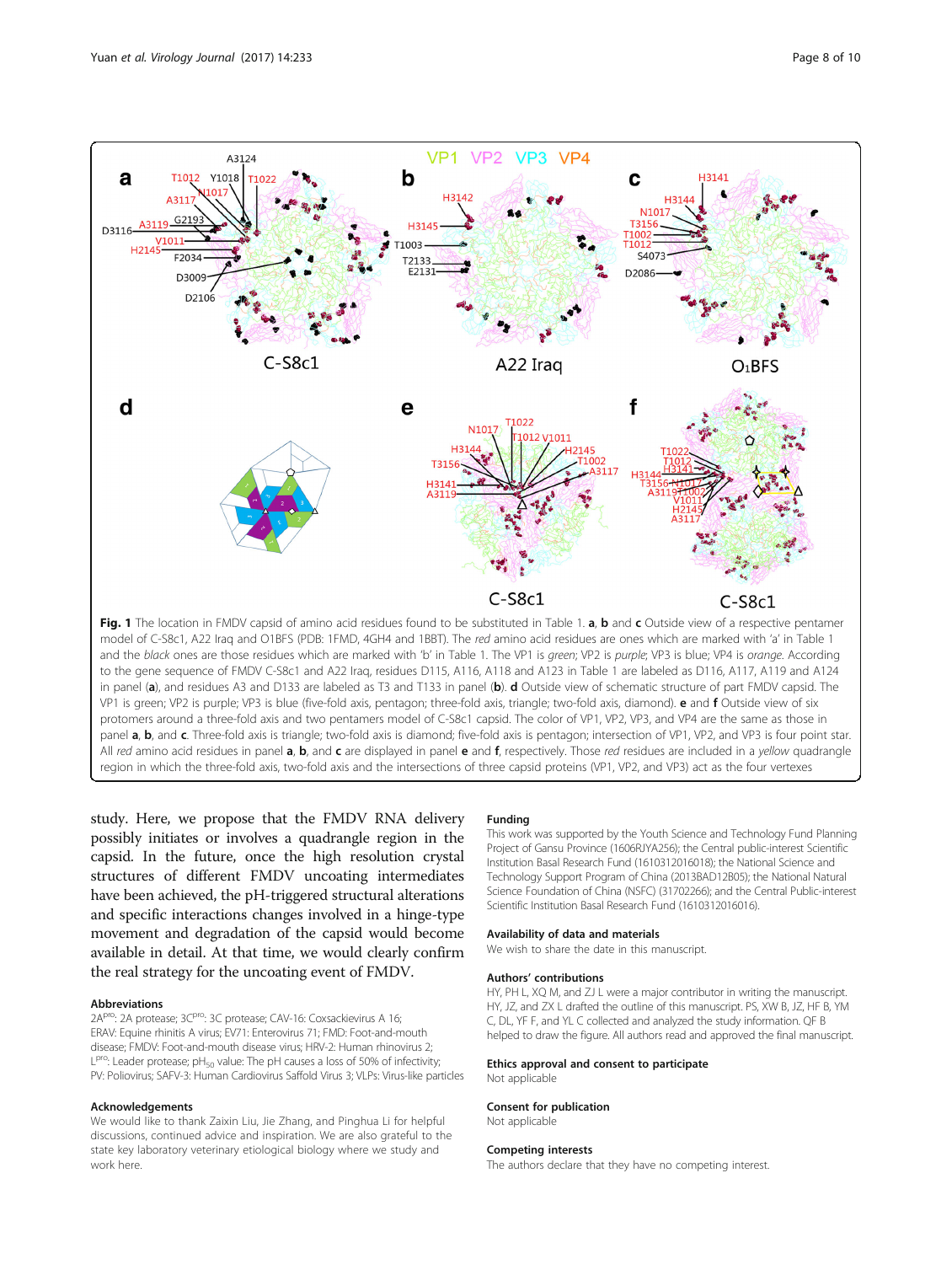# <span id="page-8-0"></span>Publisher's Note

Springer Nature remains neutral with regard to jurisdictional claims in published maps and institutional affiliations.

#### Author details

<sup>1</sup>State Key Laboratory of Veterinary Etiological Biology, OIE/China Foot-and-Mouth Disease Reference Laboratory, Lanzhou Veterinary Research Institute, Chinese Academy of Agricultural Sciences, No. 1 Xujiaping, Yanchangbao, Lanzhou, Gansu 730046, People's Republic of China. <sup>2</sup>Key Laboratory of Preclinical Study for New Drugs of Gansu Province, School of Basic Medical Sciences, Lanzhou University, Lanzhou, Gansu 730046, People's Republic of China.

#### Received: 16 July 2017 Accepted: 15 November 2017 Published online: 28 November 2017

#### References

- 1. Domingo E, Escarmis C, Baranowski E, Ruiz-Jarabo CM, Carrillo E, Nunez JI, Sobrino F. Evolution of foot-and-mouth disease virus. Virus Res. 2003;91:47–63.
- 2. Grubman MJ, Baxt B. Foot-and-mouth disease. Clin Microbiol Rev. 2004;17:465–93.
- 3. Alexandersen S, Kitching RP, Mansley LM, Donaldson AI. Clinical and laboratory investigations of five outbreaks of foot-and-mouth disease during the 2001 epidemic in the United Kingdom. Vet Rec. 2003;152:489–96.
- 4. Brown F. The history of research in foot-and-mouth disease. Virus Res. 2003;91:3–7.
- 5. Grubman MJ, Robertson BH, Morgan DO, Moore DM, Dowbenko D. Biochemical map of polypeptides specified by foot-and-mouth disease virus. J Virol. 1984;50:579–86.
- Belsham GJ. Translation and replication of FMDV RNA. Curr Top Microbiol Immunol. 2005;288:43–70.
- 7. Acharya R, Fry E, Stuart D, Fox G, Rowlands D, Brown F. The threedimensional structure of foot-and-mouth disease virus at 2.9 a resolution. Nature. 1989;337:709–16.
- 8. Mason PW, Grubman MJ, Baxt B. Molecular basis of pathogenesis of FMDV. Virus Res. 2003;91:9–32.
- 9. Vasquez C, Denoya CD, La Torre JL, Palma EL. Structure of foot-and-mouth disease virus capsid. Virology. 1979;97:195–200.
- Fry EE, Stuart DI, Rowlands DJ. The structure of foot-and-mouth disease virus. Curr Top Microbiol Immunol. 2005;288:71–101.
- 11. Curry S, Fry E, Blakemore W, Abu-Ghazaleh R, Jackson T, King A, Lea S, Newman J, Stuart D. Dissecting the roles of VP0 cleavage and RNA packaging in picornavirus capsid stabilization: the structure of empty capsids of foot-and-mouth disease virus. J Virol. 1997;71:9743–52.
- 12. Martin-Acebes MA, Rincon V, Armas-Portela R, Mateu MG, Sobrino F. A single amino acid substitution in the capsid of foot-and-mouth disease virus can increase acid lability and confer resistance to acid-dependent uncoating inhibition. J Virol. 2010;84:2902–12.
- 13. Ellard FM, Drew J, Blakemore WE, Stuart DI, King AM. Evidence for the role of His-142 of protein 1C in the acid-induced disassembly of foot-and-mouth disease virus capsids. J Gen Virol. 1999;80(Pt 8):1911–8.
- 14. Martin-Acebes MA, Vazquez-Calvo A, Rincon V, Mateu MG, Sobrino F. A single amino acid substitution in the capsid of foot-and-mouth disease virus can increase acid resistance. J Virol. 2011;85:2733–40.
- 15. Vazquez-Calvo A, Caridi F, Sobrino F, Martin-Acebes MA. An increase in acid resistance of foot-and-mouth disease virus capsid is mediated by a tyrosine replacement of the VP2 histidine previously associated with VP0 cleavage. J Virol. 2014;88:3039–42.
- 16. Caridi F, Vazquez-Calvo A, Sobrino F, Martin-Acebes MA. The pH stability of foot-and-mouth disease virus particles is modulated by residues located at the Pentameric Interface and in the N terminus of VP1. J Virol. 2015;89:5633–42.
- 17. Liang T, Yang DC, Liu MM, Sun C, Wang F, Wang JF, Wang HW, Song SS, Zhou GH, Yu L. Selection and characterization of an acid-resistant mutant of serotype O foot-and-mouth disease virus. Arch Virol. 2014;159:657–67.
- 18. Wang H, Song S, Zeng J, Zhou G, Yang D, Liang T, Yu L. Single amino acid substitution of VP1 N17D or VP2 H145Y confers acid-resistant phenotype of type Asia1 foot-and-mouth disease virus. Virol Sin. 2014;29:103–11.
- 19. Han SC, Guo HC, Sun SQ. Three-dimensional structure of foot-and-mouth disease virus and its biological functions. Arch Virol. 2015;160:1–16.
- 20. Curry S, Abrams CC, Fry E, Crowther JC, Belsham GJ, Stuart DI, King AM. Viral RNA modulates the acid sensitivity of foot-and-mouth disease virus capsids. J Virol. 1995;69:430–8.
- 21. Schneemann A. The structural and functional role of RNA in icosahedral virus assembly. Annu Rev Microbiol. 2006;60:51–67.
- 22. Stockley PG, Rolfsson O, Thompson GS, Basnak G, Francese S, Stonehouse NJ, Homans SW, Ashcroft AE. A simple, RNA-mediated allosteric switch controls the pathway to formation of a T=3 viral capsid. J Mol Biol. 2007;369:541–52.
- 23. Mateu MG. Assembly, stability and dynamics of virus capsids. Arch Biochem Biophys. 2013;531:65–79.
- 24. Mateo R, Diaz A, Baranowski E, Mateu MG. Complete alanine scanning of intersubunit interfaces in a foot-and-mouth disease virus capsid reveals critical contributions of many side chains to particle stability and viral function. J Biol Chem. 2003;278:41019–27.
- 25. Rincon V, Rodriguez-Huete A, Lopez-Arguello S, Ibarra-Molero B, Sanchez-Ruiz JM, Harmsen MM, Mateu MG. Identification of the structural basis of thermal lability of a virus provides a rationale for improved vaccines. Structure. 2014;22:1560–70.
- 26. Lea S, Hernandez J, Blakemore W, Brocchi E, Curry S, Domingo E, Fry E, Abu-Ghazaleh R, King A, Newman J, et al. The structure and antigenicity of a type C foot-and-mouth disease virus. Structure. 1994;2:123–39.
- 27. Kotecha A, Seago J, Scott K, Burman A, Loureiro S, Ren J, Porta C, Ginn HM, Jackson T, Perez-Martin E, et al. Structure-based energetics of protein interfaces guides foot-and-mouth disease virus vaccine design. Nat Struct Mol Biol. 2015;22:788–94.
- 28. Twomey T, France LL, Hassard S, Burrage TG, Newman JF, Brown F. Characterization of an acid-resistant mutant of foot-and-mouth disease virus. Virology. 1995;206:69–75.
- 29. van Vlijmen HW, Curry S, Schaefer M, Karplus M. Titration calculations of foot-and-mouth disease virus capsids and their stabilities as a function of pH. J Mol Biol. 1998;275:295–308.
- 30. Biswal JK, Das B, Sharma GK, Khulape SA, Pattnaik B. Role of a single amino acid substitution of VP3 H142D for increased acid resistance of foot-andmouth disease virus serotype a. Virus Genes. 2016;52:235–43.
- 31. Suomalainen M, Greber UF. Uncoating of non-enveloped viruses. Curr Opin Virol. 2013;3:27–33.
- 32. Newman JF, Rowlands DJ, Brown F. A physico-chemical sub-grouping of the mammalian picornaviruses. J Gen Virol. 1973;18:171–80.
- 33. Marshansky V, Futai M. The V-type H+−ATPase in vesicular trafficking: targeting, regulation and function. Curr Opin Cell Biol. 2008;20:415–26.
- 34. Yamashiro DJ, Fluss SR, Maxfield FR. Acidification of endocytic vesicles by an ATP-dependent proton pump. J Cell Biol. 1983;97:929–34.
- 35. Vazquez-Calvo A, Saiz JC, McCullough KC, Sobrino F, Martin-Acebes MA. Acid-dependent viral entry. Virus Res. 2012;167:125–37.
- 36. Thurlkill RL, Grimsley GR, Scholtz JM, Pace CN. pK values of the ionizable groups of proteins. Protein Sci. 2006;15:1214–8.
- Kampmann T, Mueller DS, Mark AE, Young PR, Kobe B. The role of histidine residues in low-pH-mediated viral membrane fusion. Structure. 2006;14:1481–7.
- 38. Srivastava J, Barber DL, Jacobson MP. Intracellular pH sensors: design principles and functional significance. Physiology (Bethesda). 2007;22:30–9.
- 39. Belsham GJ, Abrams CC, King AM, Roosien J, Vlak JM. Myristoylation of footand-mouth disease virus capsid protein precursors is independent of other viral proteins and occurs in both mammalian and insect cells. J Gen Virol. 1991;72(Pt 3):747–51.
- 40. Vazquez-Calvo A, Caridi F, Rodriguez-Pulido M, Borrego B, Saiz M, Sobrino F, Martin-Acebes MA. Modulation of foot-and-mouth disease virus pH threshold for uncoating correlates with differential sensitivity to inhibition of cellular Rab GTPases and decreases infectivity in vivo. J Gen Virol. 2012;93:2382–6.
- 41. Doel TR, Chong WK. Comparative immunogenicity of 146S, 75S and 12S particles of foot-and-mouth disease virus. Arch Virol. 1982;73:185–91.
- 42. Johnson JE. Virus particle dynamics. Adv Protein Chem. 2003;64:197–218.
- 43. Cao YM, Lu ZJ, Sun JC, Sun P, Guo JH, Liu ZX. Synthesis of foot-and-mouth disease virus empty capsids in insect cells through acid-resistant modification. Sci Agric Sin. 2009;42(3):1069–77. (In China)
- 44. Liang T, Yang D, Liu M, Sun C, Wang F, Wang J, Wang H, Song S, Zhou G, Yu L. Selection and characterization of an acid-resistant mutant of serotype O foot-and-mouth disease virus. Arch Virol. 2014;159:657–67.
- 45. Luna E, Rodriguez-Huete A, Rincon V, Mateo R, Mateu MG. Systematic study of the genetic response of a variable virus to the introduction of deleterious mutations in a functional capsid region. J Virol. 2009;83:10140–51.